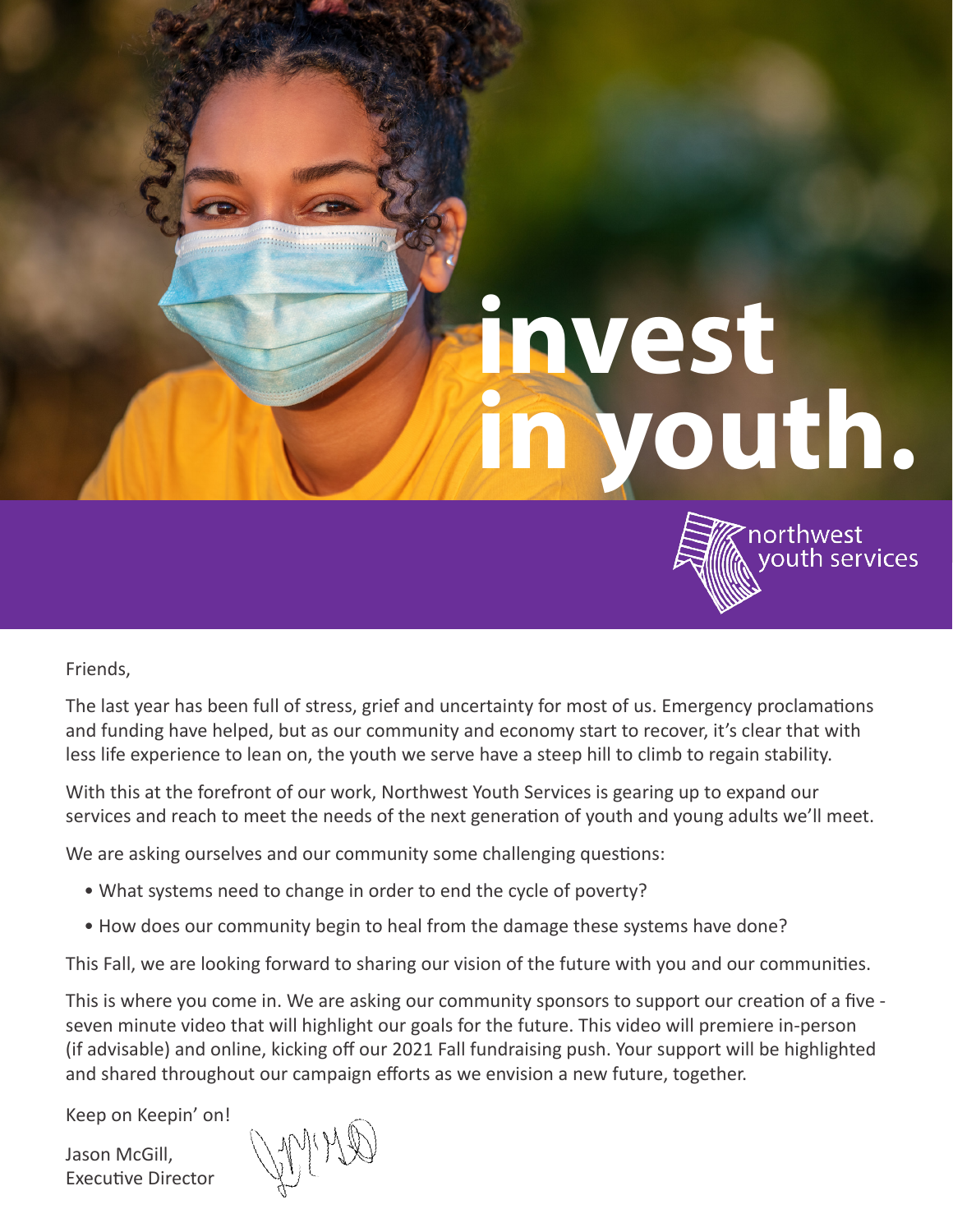## **We have big goals. Help us reach them.**

Help us spread the word and highlight the work that Northwest Youth Services does to support youth and young adults in our communities.

Your sponsorship will be used to develop a five to seven minute video that highlights our future vision for supporting youth. This includes our plans to change the systemic barriers in our communities' safety-net, which disproportionately impact young people experiencing homelessness.

Your support will be highlighted in the fall of 2021 when we premiere the video in the following ways:

### **Online Premiere**

In early fall we will premiere our video through multiple social media sources, encouraging community members to support our work.

Sponsorship funds above and beyond the video production will be pooled to leverage support from the community through a matching challenge.



#### **In-Person Event(s)**

While a large, in-person event feels out of reach in 2021, we hope that small groups can gather to celebrate our work.

We anticipate small house parties, online watch parties, and sharing the video with our community partners to play for their small gatherings.